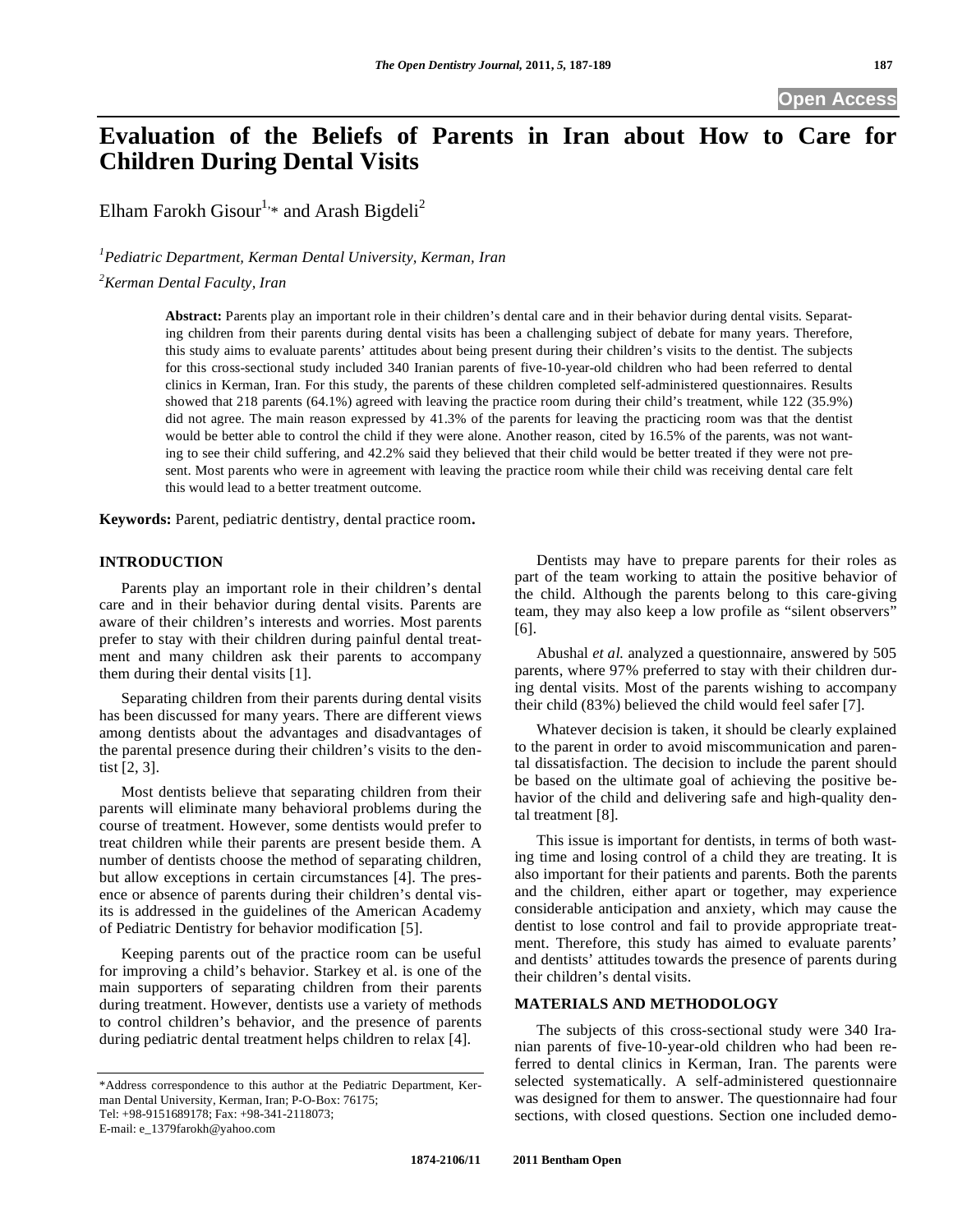| Child Age (years) |     | Agreed to Leave the Operatory $(\% )$ | Disagreed to Leave the Operatory (%) |
|-------------------|-----|---------------------------------------|--------------------------------------|
|                   | 70  | 57.1                                  | 42.9                                 |
|                   | 96  | 68.8                                  | 31.3                                 |
|                   | 54  | 77.8                                  | 22.2                                 |
|                   | 56  | 53.6                                  | 46.4                                 |
|                   | 46  | 56.5                                  | 43.5                                 |
| l0                | 18  | 17.8                                  | 22.2                                 |
| Total             | 340 | 64.1                                  | 35.9                                 |

**Table 1. The Distribution of the Parents' Opinion to Leave the Operatory According to the Age of the Child (Ranged Between 5 to 10, Range=5)** 

**Table 2. The Frequency of Parents by Previous Experience and their Attitude Regards Leaving the Operatory** 

| <b>Previous Experience</b> |          | Agree with Leaving the Operatory $(\% )$ | Disagree with Leaving the Operatory $(\% )$ |
|----------------------------|----------|------------------------------------------|---------------------------------------------|
| Had no problem             | 272      | 64.7                                     | 35.3                                        |
| Had bad experience         | 38       | 47.4                                     | 52.6                                        |
| Intolerable                | $\gamma$ | 81.1                                     | 18.2                                        |
| Have no experience         |          |                                          |                                             |
| Total                      | 340      | 218                                      |                                             |

graphic information about the child (age, sex and birth order). Section two asked about the relationship of the person accompanying the child (mother or father), their educational level and their experience in terms of familiarity with dental services. The third section gathered information about the parents' attitudes towards their presence in a practice room during their children's treatment and the fourth included the dentist's attitude regarding the presence of parents in the practice room during their child's treatment. The collected data were analyzed using the SPSS program, version 10. The Chi-square test was used to determine the difference between various variables, and the P-value was set as  $\langle 0.05 \rangle$  for significance.

In this study, 340 questionnaires were answered by 340 parents of five-10-year-old children, who had been referred for dental services for the first time. The mean age range of the children was  $6.9\pm1.5$  years; 172 (50.6%) of them were males and 168 (49.4%) were females.

## **RESULTS**

One third, or 108 (31.8%), of the accompanying parents were fathers and 232 (68.2%) were mothers of the children. The educational levels they reported were 15.3% with less than diploma, 45.9% with diploma and 38.8% with higher education.

Most of the parents (80%) had not experienced any problems in previous meetings with a dentist. However, 11.2% had had bad experiences, 6.5% reported having had unbearable experiences and 2.3% of them had never had a meeting with a dentist. Two-thirds of the parents, or 218 (64.1%), agreed to leave the practice room during their child's treatment and 122 (35.9%) did not agree. About 46.5%, 29.4%, 14.7%, 6.5% and 2.9% of the children were first, second, third, fourth and fifth in birth order, respectively.

The main reason expressed by 41.3% of parents who left the practicing room was that the dentist would be better able to control the child if they were alone. Another reason, cited by 16.5% of the parents, was not wanting to see their child suffering, and 42.2% said they believed that without their presence the child would receive better treatment.

Of the parents who disagreed with leaving the room, 88.5% wanted to see how the dentist behaved with their child, 8.2% wanted to help the dentist to control their child and 3.3% wanted to be there to answer the dentist's questions.

Parents' opinions about leaving the practicing room differed significantly, depending on the age of their child (Pvalue <0.05) (Table **1**). The opinions of mothers about leaving the practicing room were also significantly different, according to their educational levels ( $p \lt 0.05$ ). However, there was no difference between the preferences of male or female parents in accompanying their children (p=0.10), nor in their preferences in terms of male or female children (p=0.95). Table **1** indicates that the frequency of patients decreased with age.

There was a significant difference between the previous experiences of the parents and their belief about leaving the practicing room (p<0.05) (Table **2**), but there was no relationship between parents' attitudes about leaving the practicing room and the birth order of their child  $(p= 0.41)$  (Table **3**).

#### **DISCUSSION**

The main finding of this study was that many of these Iranian parents agreed to leave the practicing room during their child's treatment. This finding agrees with the other studies undertaken in different countries [1, 7, 9 and 10].

Most of the parents (80%) had not had any problems in a previous visit to a dentist. The proportion of these, in the previous study by Abushal *et al.* [7], was 94%.

In our study, 45% of parents had a diploma level of education, compared to 37.4% in the Abushal *et al.* study [7]. In several other studies, including those by Abushal *et al.* [7] in Saudi Arabia, Peretz *et al.* [11] in Israel, Crowley *et al.* [10] in Ireland, and Kamp *et al.* [1] in Germany, most of the parents expressed a wish to be present in the practicing room.